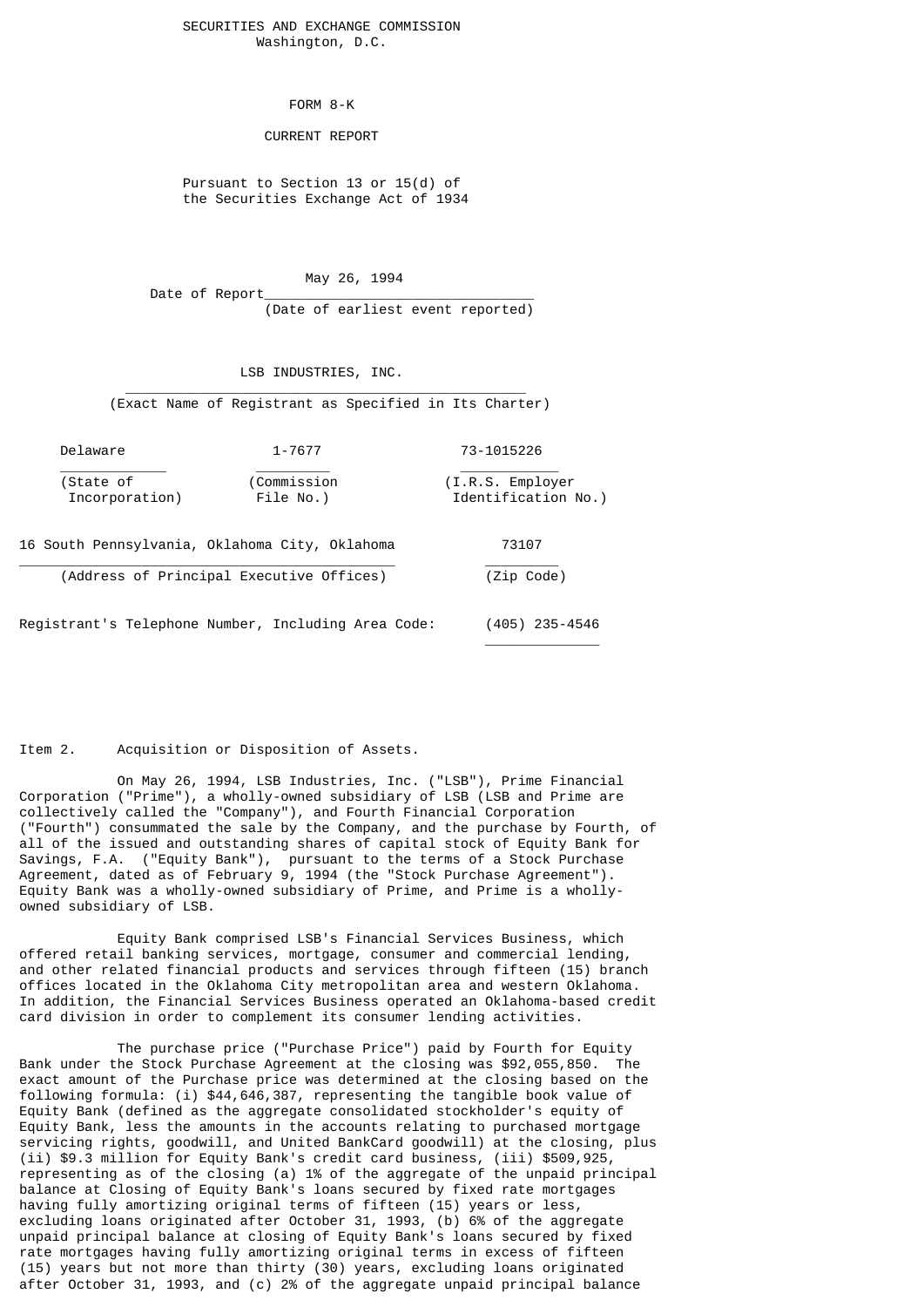at closing of Equity Bank's loans secured by variable rate mortages, excluding loans originated after October 31, 1993; (iv) \$9,657,336, representing the unamortized discount on Equity Bank's mortgages included in (iii) (a), (b), and (c) above; (v)  $$1,691,422$ , representing as of the closing (a) 0.65% of the aggregate unpaid principal balance of loans serviced by Equity Bank prior to March 1, 1993, on which Equity Bank performs mortgage servicing (other than loans serviced for the account of Equity Bank), (b) 1% of such balance on such loans serviced by Equity Bank that were originated after March 1, 1993, secured by fixed or adjustable rate mortgages of fully amortizing original terms of at least ten (10) but not more than fifteen (15) years, and (c) 1.25% of such balance on such loans originated on or after March 1, 1993, secured by fixed or adjustable rate mortgages having original fully amortized terms of more than fifteen (15) but not more than thirty (30) years; (vi) \$2,954,091, representing an amount obtained by subtracting the "required reserve" (as defined below) from Equity Bank's actual loan loss reserve account at the Closing, with the "required reserve" meaning \$2.6 million as adjusted by the amount by which Equity Bank's loan loss account would have been adjusted at the Closing under normal and prudent banking practice to reflect aggregate changes of at least \$500,000 occurring subsequent to October 31, 1993, or originating since October 31, 1993, and not reviewed in advance by Fourth; provided, that no such change in the quality of a loan was included in the calculation to the extent such change was reflected in the tangible book value of Equity Bank at the closing or if such change was less than \$25,000; (vii) \$2,259,359, representing the difference between the carrying value of Equity Bank's time deposits and the aggregate value of such deposits after repricing them to the Treasury yield curve at the Closing; (viii) \$10.5 million for Equity Bank's net operating loss carryforward; (ix) \$11.0 million for Equity Bank's deposit balances; and, (x) \$1.4 million for certain of Equity Bank's branches; less (xi) \$1,862,670, representing the amount by which the aggregate fair market value of Equity Bank's securities portfolio at the closing differed from Equity Bank's book value of such portfolio at the Closing to the extent not otherwise reflected in the calculations of the tangible book value of Equity Bank.

 Pursuant to the Stock Purchase Agreement, the Company purchased from Equity Bank on May 25, 1994, those subsidiaries of Equity Bank ("Retained Corporations") that hold any of the assets contributed by the Company and several of its subsidiaries to a wholly-owned subsidiary of Equity Bank at the time that the Company acquired Equity Bank in March, 1988 (the "Transferred Assets"). The Company purchased such Retained Corporations for \$67,421,363, representing an amount equal to the Retained Corporations' carrying value of the Transferred Assets at Closing. Under the Stock Purchase Agreement, the Company further purchased from Equity Bank at the Closing (i) the loan and mortgage on and an option to purchase the twenty-two (22) story Equity Tower located in Oklahoma City, Oklahoma ("Equity Tower Loan"), for \$13,967,500, which amount is equal to Equity Bank's carrying value of such Equity Tower Loan at the time of Closing; (ii) all other real estate owned by Equity Bank as a result of foreclosure ("OREO") for \$3,597,836, which amount is equal to the carrying value thereof as shown on the books of Equity Bank at the Closing, and (iii) certain loans in the principal amount of \$1,213,723 owned by Equity Bank that Equity has charged off or written down (the "Loans") for a purchase price of \$370,084, representing the net book value of each loan that has been written down and \$1.00 in the case of each loan that has been charged off. In addition, pursuant to the Stock Purchase Agreement, the Company further acquired from Equity Bank at the Closing all outstanding accounts receivable owned by Equity Bank at the Closing ("Receivables") previously sold by the Company and certain other subsidiaries of the Company to Equity Bank under various purchase agreements, dated March 8, 1988, which purchase agreements were approved by the appropriate regulatory authority at such time, for the aggregate carrying value of such Receivables on the books of Equity Bank as of the Closing equal to \$6,966,174.

 The Company also exercised its option to be released from its obligations to indemnify Fourth regarding Equity Bank's net operating loss carryovers by paying \$600,000 to Fourth from the sale proceeds.

 To assist the Company in the consummation of the transactions described in the preceding paragraph, the Company obtained from Fourth, for one day, financing in the amount of \$67,421,363 to purchase the Retained Corporations from Equity Bank, which financing was repaid together with interest thereon on May 26, 1994. The Company paid \$23,990,434 of the total \$24,901,539 paid by the Company to purchase the Equity Tower Loan, OREO properties, the Loans, and the Receivables from the proceeds of the purchase price received from Fourth to the extent of the amount of such proceeds. The price received from Fourth to the extent of the amount of such proceeds. remaining amount paid by the Company for the Equity Loan, OREO properties, the Loans and the Receivables in excess of the proceeds of the purchase price received from Fourth was \$911,105, which amount was paid from the Company's working capital funds.

 In addition to the foregoing, the Company purchased at Closing from Bank IV Oklahoma, National Association, a subsidiary of Fourth ("Bank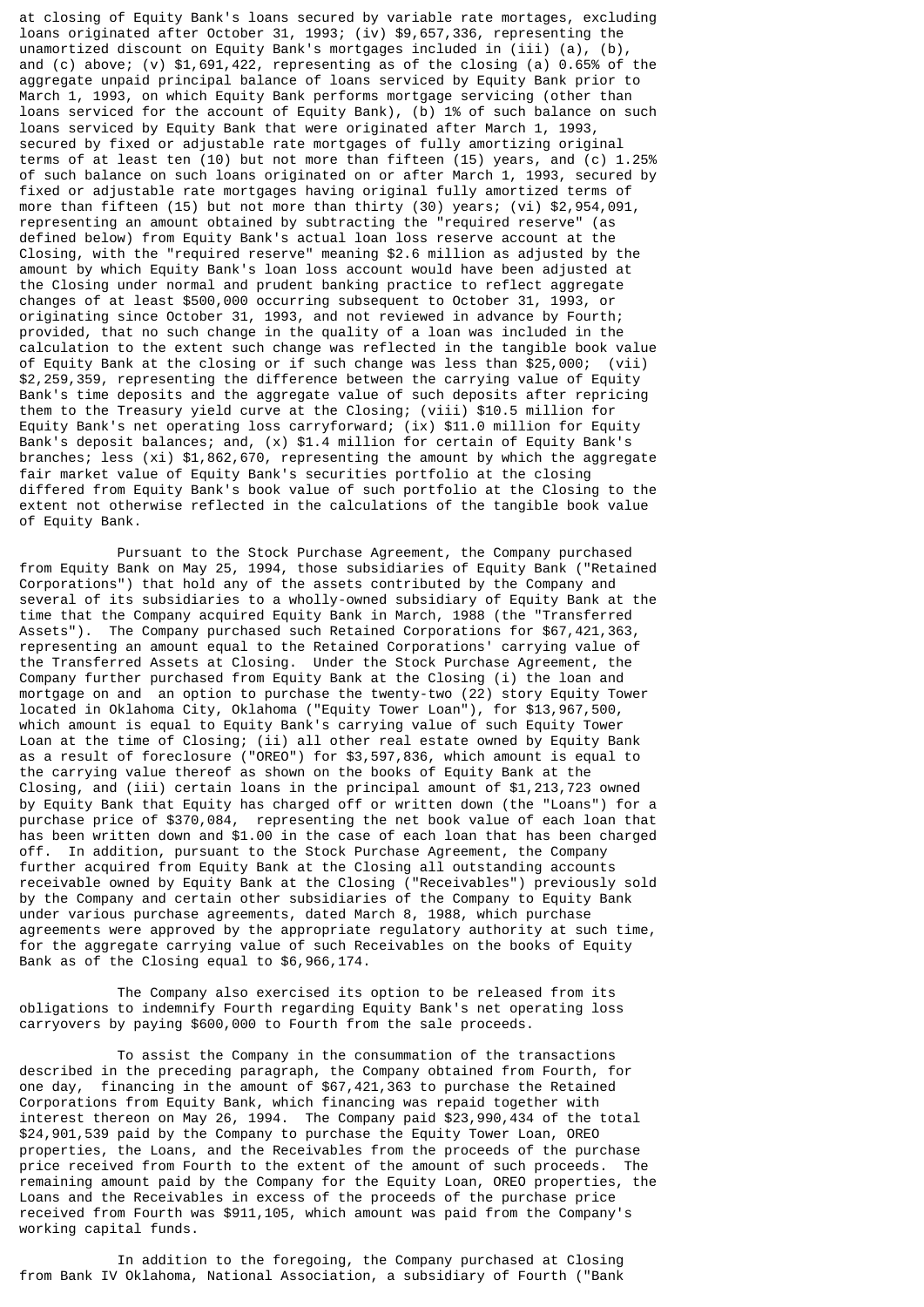IV"), loans in the orignal principal amount of approximately \$4,600,000 for a purchase price of \$2,660,000 which purchase price was paid from the Company's working capital funds. The Company is currently negotiating with Bank IV to obtain financing on a short term basis to restore the \$2,660,000 of working capital which was utilized to purchase such loans.

Item 7. Financial Statements and Exhibits.

(a) Financial Statements of Business Acquired - Not applicable.

 (b) Pro forma Financial Information. The following unaudited pro forma financial information has been included as required by the rules of the Securities and Exchange Commission and is provided for comparative purposes only. The unaudited pro forma information presented is based upon, and should be read in conjunction with, the historical financial statements of the Company. The pro forma information presented does not purport to represent the actual results which would have occurred if the transaction reported herein had been consummated on the dates before the period indicated, nor is it indicative of the operating results in any future period.

 Pro Forma Condensed Consolidated Balance Sheet (Unaudited) March 31, 1994 P-2 Pro Forma Condensed Consolidated Statement of Income

 Pro Forma Condensed Consolidated Statement of Income (Unaudited), three months ended March 31, 1994 P-4

(Unaudited), year ended December 31, 1993 P-3

 Pro Forma Condensed Consolidated Statement of Income (Unaudited), three months ended March 31, 1993 P-5

 Notes to Pro Forma Condensed Consolidated Financial Statements (Unaudited) P-6

- (c) Exhibits
- (2) Plan of Acquisition, Reorganization, Arrangement, Liquidation or Succession.

 2.1 Stock Purchase Agreement, dated as of February 9, 1994, between Fourth Financial Corporation, LSB Industries, Inc., and Prime Financial Corporation. The Stock Purchase Agreement is attached as Exhibit 2 to the Form 8-K, dated February 9, 1994, and is incorporated herein by reference.

 2.2 Second Supplemental Agreement, dated as of May 25, 1994, among Fourth Financial Corporation, LSB Industries Inc., and Prime Financial Corporation.

SIGNATURES

\_\_\_\_\_\_\_\_\_\_\_\_\_\_\_\_\_\_\_\_\_\_

 Pursuant to the requirements of the Securities Exchange Act of 1934, the registrant has duly caused this report to be signed on its behalf by the undersigned duly authorized.

Date: June 10, 1994 **LSB INDUSTRIES**, INC. (Registrant)

By /s/ Tony M. Shelby

 Tony M. Shelby Senior Vice President and Chief Financial Officer

The following unaudited Pro Forma Condensed Consolidated Balance Sheet as of March 31, 1994, and the Pro Forma Condensed Consolidated Statements of Income for the periods ended December 31, 1993, March 31, 1994, and March 31, 1993, are presented to give effect to the sale of Equity Bank.

The pro forma adjustments reflected herein are based on available information and certain assumptions that the Company's management believes are reasonable. Pro forma adjustments made in the Pro Forma Condensed Consolidated Balance Sheet assume that the sale of Equity Bank was consummated on March 31, 1994, and do not reflect the impact of Equity Bank's historical operating results or changes in other balance sheet amounts subsequent to March 31, 1994. The pro forma adjustments related to the Pro Forma Condensed Consolidated Statements of Income assume that the sale of Equity Bank was consummated on January 1, 1994 for the period ended March 31, 1994 and January 1, 1993 for the periods ended March 31, 1993 and December 31, 1993.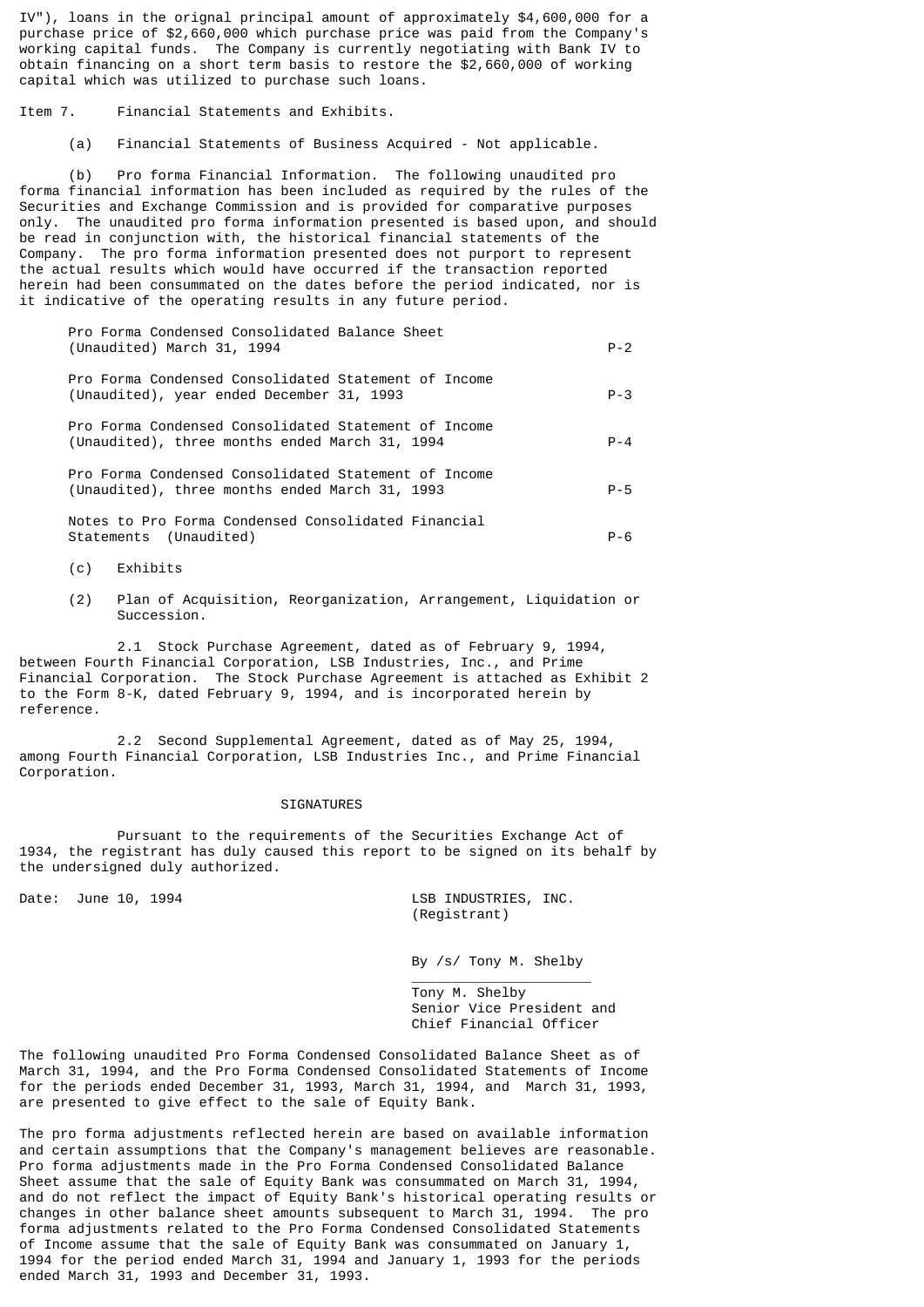The Pro Forma Condensed Consolidated Balance Sheet and Pro Forma Condensed Consolidated Statements of Income are based on assumptions and approximations and, therefore, do not reflect in precise numerical terms the impact of the transaction on the historical financial statements. In addition, such pro forma financial statements should not be used as a basis for forecasting the future operations of the Company.

P-1

Pro Forma Condensed Consolidated Balance Sheet

(Unaudited)

March 31, 1994

|                                                                                               |                     | Pro Forma              | Adjustments          |                 |
|-----------------------------------------------------------------------------------------------|---------------------|------------------------|----------------------|-----------------|
|                                                                                               | Actual              | (Note A)               | (Note B)             | As<br>Adjusted  |
|                                                                                               |                     | (Amounts in thousands) |                      |                 |
| Assets                                                                                        |                     |                        |                      |                 |
| Cash and cash equivalents<br>Trade accounts receivable                                        | \$ 21,015<br>57,525 | \$67,421               | $(80, 745)$ \$<br>\$ | 7,691<br>57,525 |
| Loans<br>Mortgage-backed and investment                                                       | 127,424             |                        | (127, 424)           |                 |
| securities                                                                                    | 211,660             |                        | (211, 660)           |                 |
| Inventories                                                                                   | 47,948              |                        |                      | 47,948          |
| Foreclosed real estate                                                                        | 18,618              |                        | (3, 929)             | 14,689          |
| Net property, plant and equipment<br>Excess of purchase price over net                        | 68,212              |                        | (7, 854)             | 60,358          |
| assets acquired                                                                               | 21,302              |                        | (16, 257)            | 5,045           |
| Other assets                                                                                  | 12,099              |                        | (2, 835)             | 9,264           |
|                                                                                               | \$585,803           | \$67,421               | \$(450, 704)         | \$202,520       |
| Liabilities, preferred and common<br>stocks and other stockholders'<br>equity<br>Liabilities: |                     |                        |                      |                 |
| Deposits                                                                                      | \$326,052           | \$                     | \$(326,052)          | \$              |
| Notes payable<br>Securities sold under agreements                                             |                     | 67,421                 | (67, 421)            |                 |
| to repurchase                                                                                 | 24,233              |                        | (24, 233)            |                 |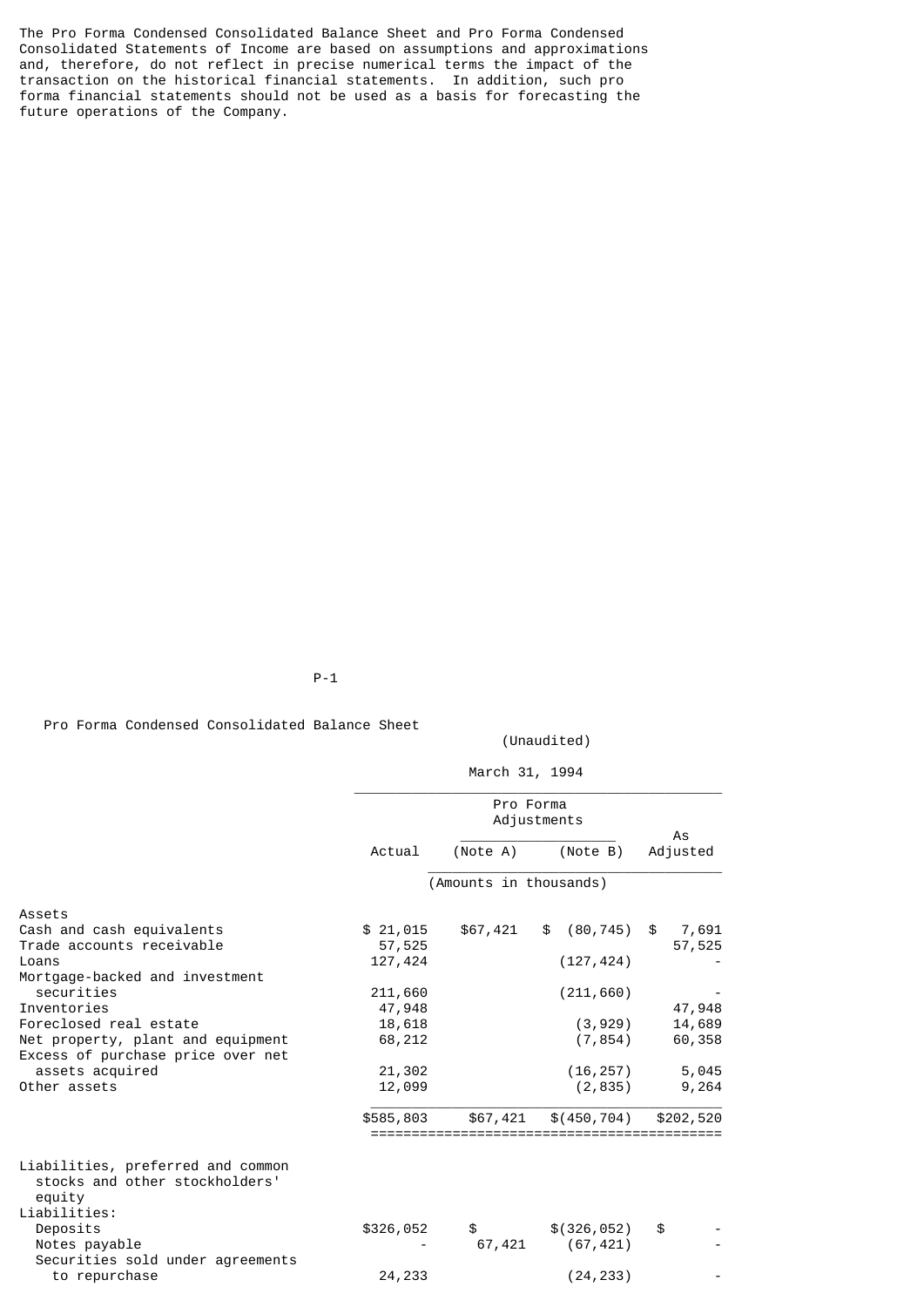| Other liabilities<br>Federal Home Loan Bank advances<br>Long-term debt                      | 43,249<br>62,650<br>53,511 |          | (1,468)<br>(62,650)<br>6,120 | 41,781<br>59,631 |
|---------------------------------------------------------------------------------------------|----------------------------|----------|------------------------------|------------------|
|                                                                                             | 509,695                    | 67,421   | (475, 704)                   | 101,412          |
| Redeemable, noncumulative,<br>convertible preferred stock<br>Total non-redeemable preferred | 154                        |          |                              | 154              |
| stock, common stock and other<br>stockholders' equity                                       | 75,954                     |          | 25,000                       | 100,954          |
|                                                                                             | 585,803                    | \$67,421 | \$(450, 704)                 | \$202,520        |
|                                                                                             |                            |          |                              |                  |

#### P-2

# Pro Forma Condensed Consolidated Statement of Income (Unaudited)

| Year ended December 31, 1993 |  |  |  |  |
|------------------------------|--|--|--|--|
|------------------------------|--|--|--|--|

|                                                                        | Actual              | Pro Forma<br>Adjustments                         | As<br>Adjusted   |
|------------------------------------------------------------------------|---------------------|--------------------------------------------------|------------------|
|                                                                        |                     | (Amounts in thousands, except per share amounts) |                  |
| Revenues:<br>Net sales<br>Interest income on loans and                 | \$232,616           |                                                  | \$232,616        |
| investments<br>Credit card and other                                   | 27,761<br>16,217    | \$(27,521)(C)<br>(14, 315)(C)                    | 240              |
|                                                                        |                     | 213 (D)                                          | 2,115            |
| Total revenues                                                         | 276,594             | (41, 623)                                        | 234,971          |
| Costs and expenses:                                                    |                     |                                                  |                  |
| Cost of sales<br>Selling, general and administrative:                  | 174,504             |                                                  | 174,504          |
| Financial services                                                     | 21,549              | (21, 549)(C)                                     |                  |
| Nonfinancial services                                                  | 43,864              | (750)(C)<br>133 (D)                              | 43, 247          |
| Interest:                                                              |                     |                                                  |                  |
| Deposits                                                               | 12,505              | (12, 505)(C)                                     |                  |
| Long-term debt and other                                               | 9,517               | (2,010)(C)<br>(781)(D)                           | 6,726            |
| Provision for loan losses                                              | 1,382               | (1, 382)(C)                                      |                  |
|                                                                        | 263, 321            | (38, 844)                                        | 224, 477         |
| Income from continuing operations<br>before provision for income taxes | 13,273              | (2, 779)                                         | 10,494           |
| Provision for income taxes                                             | 874                 | (460)(C)<br>557 (D)                              | 971              |
| Income from continuing operations                                      | \$12,399            | \$(2, 876)                                       | 9,523<br>\$      |
| Income from continuing operations<br>applicable to common stock        | \$10,357<br>======= |                                                  | 7,481<br>======= |
| Earnings from continuing operations<br>per common share:               |                     |                                                  |                  |
| Primary                                                                | \$.77               |                                                  | \$.59            |
| Fully diluted                                                          | =======<br>\$.71    |                                                  | =======<br>\$.55 |
|                                                                        | =======             |                                                  | =======          |

#### P-3

### Pro Forma Condensed Consolidated Statement of Income (Unaudited)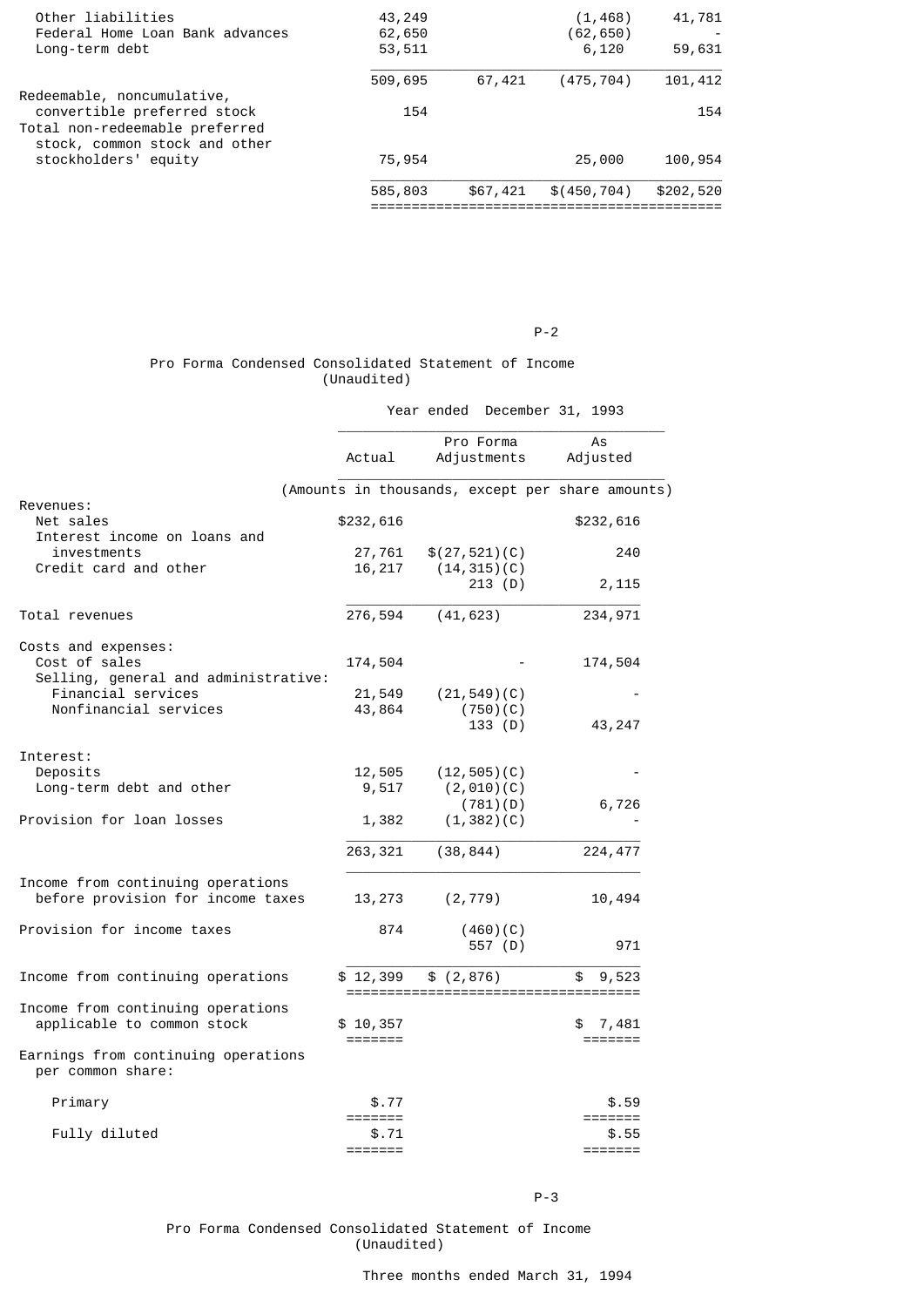|                                                                        | Actual             | Pro Forma<br>Adjustments                           | As<br>Adjusted                         |
|------------------------------------------------------------------------|--------------------|----------------------------------------------------|----------------------------------------|
|                                                                        |                    | (Amounts in thousands, except per share amounts)   |                                        |
| Revenues:<br>Net sales<br>Interest income on loans and                 | \$63,851           | \$                                                 | \$63,851                               |
| investments<br>Credit card and other                                   | 6,881<br>2,725     | (6, 830)(C)<br>(2,679)(C)<br>403 (D)               | 51<br>449                              |
| Total revenues                                                         | 73,457             | (9, 106)                                           | 64,351                                 |
| Costs and expenses:<br>Cost of sales                                   | 49,493             |                                                    | 49,493                                 |
| Selling, general and administrative:<br>Financial services             | 5,514              | (5, 514)(C)                                        |                                        |
| Nonfinancial services                                                  | 11,219             | (75)(C)<br>24 $(D)$                                | 11, 168                                |
| Interest:<br>Deposits<br>Long-term debt and other                      | 3,195<br>1,681     | (3, 195)(C)<br>(124)(D)                            | 1,557                                  |
|                                                                        | 71,102             | (8, 884)                                           | 62,218                                 |
| Income from continuing operations<br>before provision for income taxes | 2,355              | (222)                                              | 2,133                                  |
| Provision for income taxes                                             | 152                |                                                    | 152                                    |
| Income from continuing operations                                      | \$2,203            | \$ (222)<br>====================================== | \$1,981                                |
| Income from continuing operations<br>applicable to common stock        | \$1,380<br>======= |                                                    | \$1,158<br>$=$ $=$ $=$ $=$ $=$ $=$ $=$ |
| Earnings from continuing operations<br>per common share:               |                    |                                                    |                                        |
| Primary                                                                | \$.10<br>======    |                                                    | \$.08                                  |
| Fully diluted                                                          | \$.10<br>======    |                                                    | \$.08<br>=======                       |

### P-4

## Pro Forma Condensed Consolidated Statement of Income (Unaudited)

|                                      |          |                      |          | Three Months ended March 31, 1993                |
|--------------------------------------|----------|----------------------|----------|--------------------------------------------------|
|                                      |          | Pro Forma            |          | As                                               |
|                                      | Actual   | Adjustments          |          | Adjusted                                         |
|                                      |          |                      |          | (Amounts in thousands, except per share amounts) |
| Revenues:                            |          |                      |          |                                                  |
| Net sales                            | \$52,596 | \$                   |          | \$52,596                                         |
| Interest income on loans and         |          |                      |          |                                                  |
| investments                          |          | $6,874$ $(6,855)(C)$ |          | 19                                               |
| Credit card and other                | 3,612    | (3, 269)(C)          |          |                                                  |
|                                      |          |                      | 434 (D)  | 777                                              |
| Total revenues                       | 63,082   | (9,690)              |          | 53,392                                           |
| Costs and expenses:                  |          |                      |          |                                                  |
| Cost of sales                        | 39, 311  |                      |          | 39, 311                                          |
| Selling, general and administrative: |          |                      |          |                                                  |
| Financial services                   | 5,328    | (5, 328)(C)          |          |                                                  |
| Nonfinancial services                | 9,631    |                      | (38)(C)  |                                                  |
|                                      |          |                      | 24 (D)   | 9,617                                            |
| Interest:                            |          |                      |          |                                                  |
| Deposits                             | 3,846    | (3, 846)(C)          |          |                                                  |
| Long-term debt and other             | 2,183    |                      | (162)(D) | 2,021                                            |
|                                      | 60,299   | (9, 350)             |          | 50,949                                           |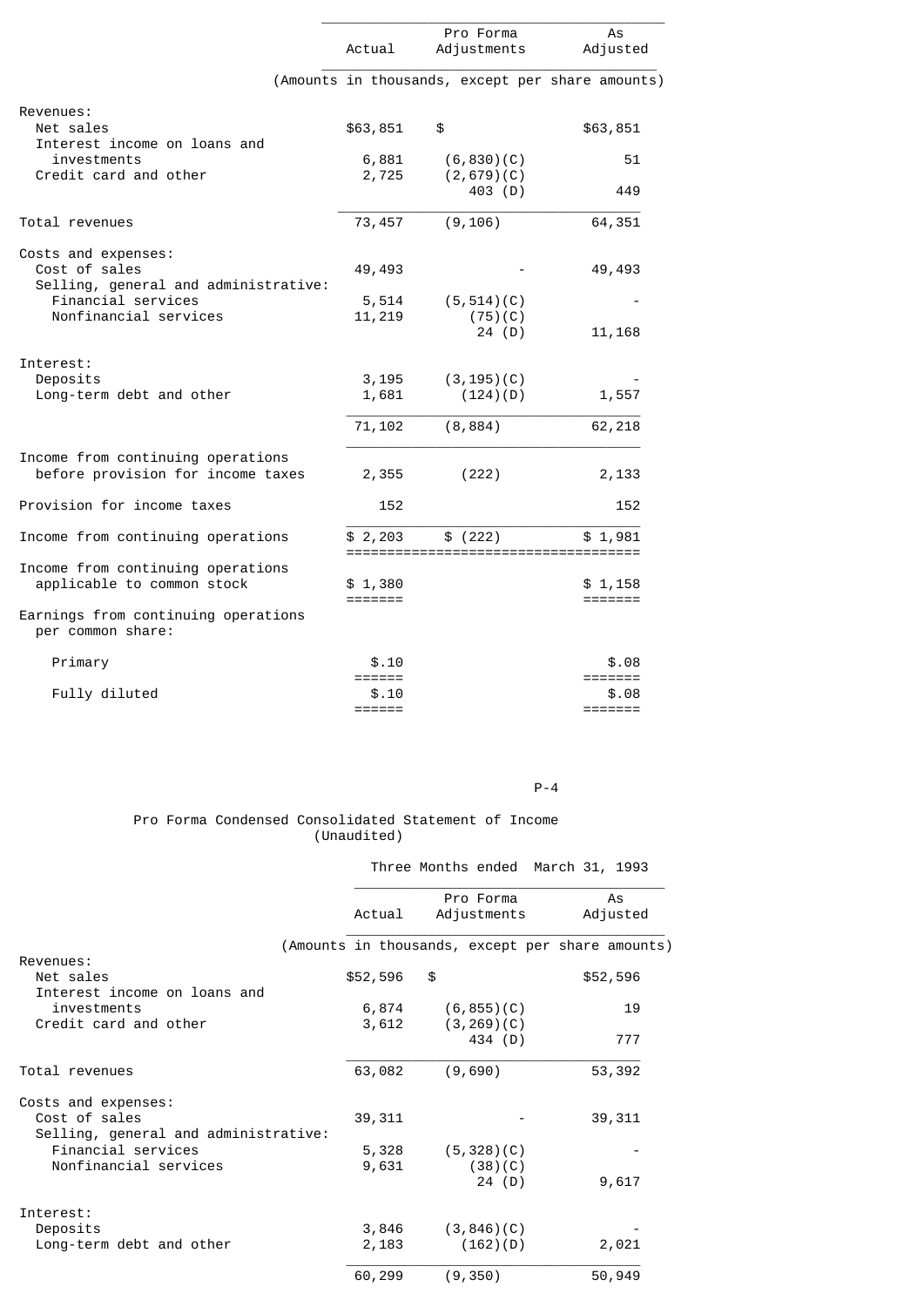| 2,783          | (340)    | 2,443          |
|----------------|----------|----------------|
| 125            |          | 125            |
| \$2,658        | \$ (340) | \$2,318        |
| \$2,580        |          | \$2,240        |
| \$.25<br>\$.18 |          | \$.22<br>\$.15 |
|                |          |                |

 $\_$ 

### Note A

P-5

Pro forma adjustment to recognize the cash required by the Company to purchase the Retained Corporations from Equity Bank prior to the sale of Equity Bank to the Purchaser. The borrowed funds plus interest were repaid from the The borrowed funds plus interest were repaid from the proceeds of the sale of Equity Bank. As the carrying value of the Retained Assets and Retained Corporations on a consolidated basis did not change as a result of the purchase, no adjustment to such carrying value is necessary.

### Note B

Pro forma adjustment to recognize the sale of Equity Bank as though consummated on March 31, 1994. The adjustment is based on the selling price of \$92 million resulting in an estimated financial gain of \$25 million after consideration of costs of the transaction.

#### Note C

Reclassification of revenues and expenses of Equity Bank as a discontinued operation of the Company for the period presented.

# Note D

Pro forma adjustments to reflect the estimated effect on earnings of acquiring the Retained Assets. These include reduced interest expense on financing of the Company's accounts receivable with a new lender and the earnings on real estate assets acquired as Retained Assets.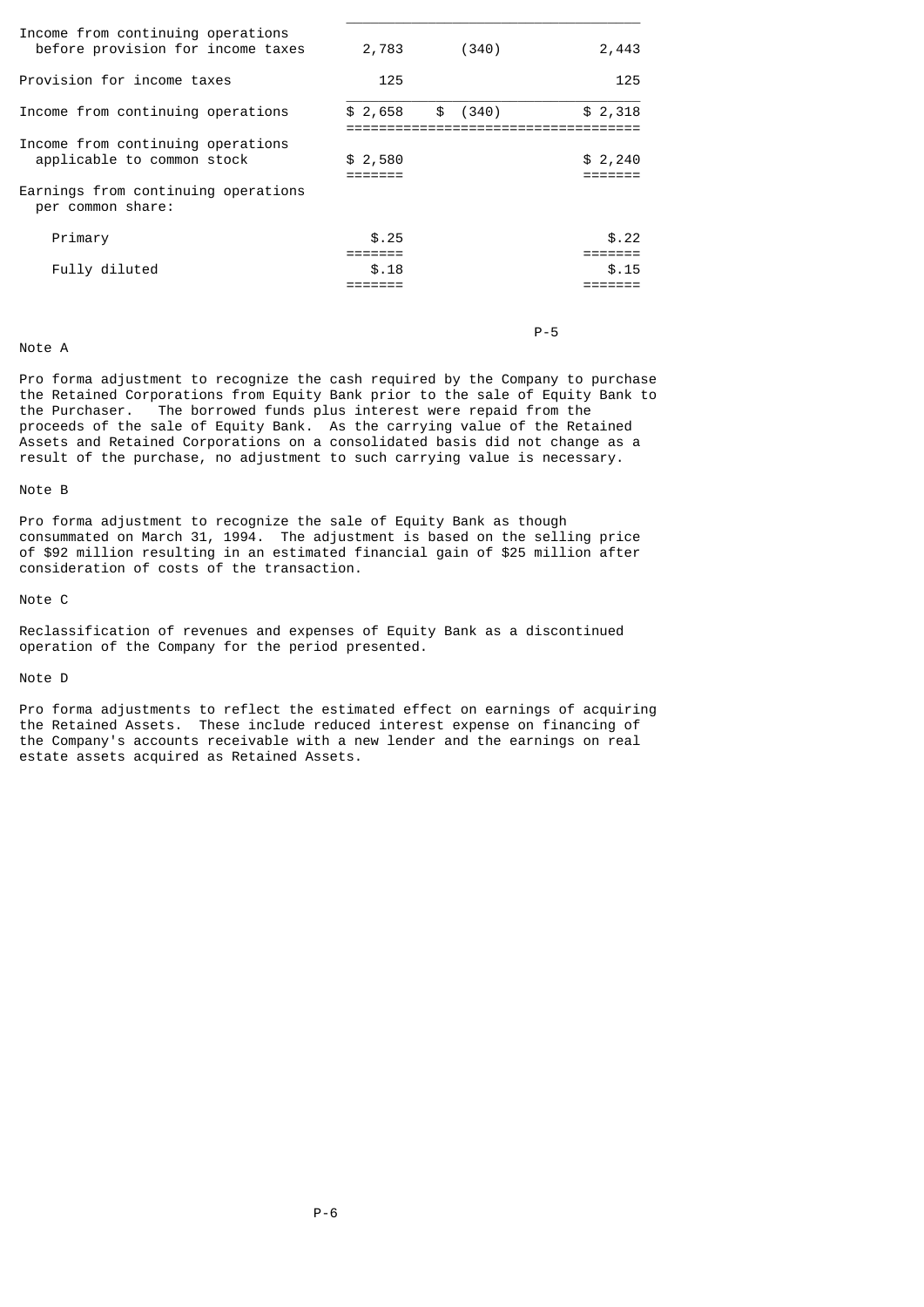SECOND SUPPLEMENTAL AGREEMENT, dated as of May 25, 1994, among FOURTH FINANCIAL CORPORATION, a Kansas corporation ("Fourth"); LSB INDUSTRIES, INC., a Delaware corporation ("LSB"); and PRIME FINANCIAL CORPORATION, an Oklahoma corporation ("Prime").

W I T N E S S E T H : That;

 WHEREAS, Fourth, LSB, and Prime are parties to a Stock Purchase Agreement, dated as of February 9, 1994, as supplemented by a Supplemental Agreement (the "Supplemental Agreement"), dated as of May 20, 1994 (collectively the "Agreement"); and

 WHEREAS, the parties desire to enter into this Second Supplemental Agreement for the other purposes set forth herein.

 NOW, THEREFORE, in consideration of the mutual covenants contained herein and for other good and valuable consideration, the receipt and sufficiency of which are hereby acknowledged, the parties agree as follows:

 1. Defined Terms. All capitalized terms used herein shall have the same meaning as in the Stock Purchase Agreement unless otherwise defined herein.

 2. Amendment to Schedule 1 to Supplemental Agreement. The parties hereby agree that Schedule 1 to the Supplemental Agreement is hereby amended to reduce the "Guarantied Amount" of the Loan loss premium for \$2,600,000 by the aggregate amount of the loan charge-offs being taken to reflect the amount being paid by Prime Financial Corporation to BANK IV Oklahoma to purchase certain loans currently owned by the Bank pursuant to a letter agreement of even date between Prime and BANK IV and related Assignment of Loans. Although the effect of such amendment would be to increase the purchase price payable at the Closing, a decrease in the Bank's loan loss reserve in the same amount is also required because of such charge-offs, resulting in no net change in the final purchase price being effected by the amendment being made hereby.

 3. 401(k) Plan. The parties hereby agree that Prime will assume sponsorship of the United BankCard "frozen" 401(k) plan described in Section 4.1(m) of the Agreement (the "BankCard Loan") on May 25, 1994. As soon as practicable following the Effective Time, Prime and LSB shall correct all plan qualification defects, obtain the necessary or desirable Internal Revenue Service ("IRS") approvals concerning said corrections (including, without limitation, utilization of the IRS's CAP and VCR programs), and prepare a request for a favorable determination letter from the IRS to the effect that the BankCard Plan is a "qualified plan". Prior to filing any VCR, CAP, and/or determination letter request with the IRS, Prime and LSB shall provide copies of drafts of the proposed requests and other documents relating to the BankCard Plan to Fourth and its representatives and allow Fourth and its representatives a reasonable opportunity to review and approve such draft documents. If (i) LSB and Prime receive favorable IRS approvals, and (ii) Prime or LSB is unable to effect a payout of the assets of the BankCard Plan to the plan participants, Fourth agrees to assume (or cause BANK IV to assume) sponsorship of the BankCard Plan.

 4. Purchase Price for Retained Assets. The parties hereby agree that for purposes of Closing, the purchase price to be paid by Prime to the Bank for the Retained Assets is as set forth on Schedule A hereto. The parties further agree that appropriate post closing equitable adjustments will be made to the purchase price for the Retained Assets to reflect any payments received by the Bank prior to the Effective Time with respect to any of the Retained Assets.

Ratification of Agreement. Except as expressly amended or supplemented hereby, the Stock Purchase Agreement continues in effect.

 IN WITNESS WHEREOF, the parties hereto have executed this Second Supplemental Agreement as of the 25th day of May, 1994.